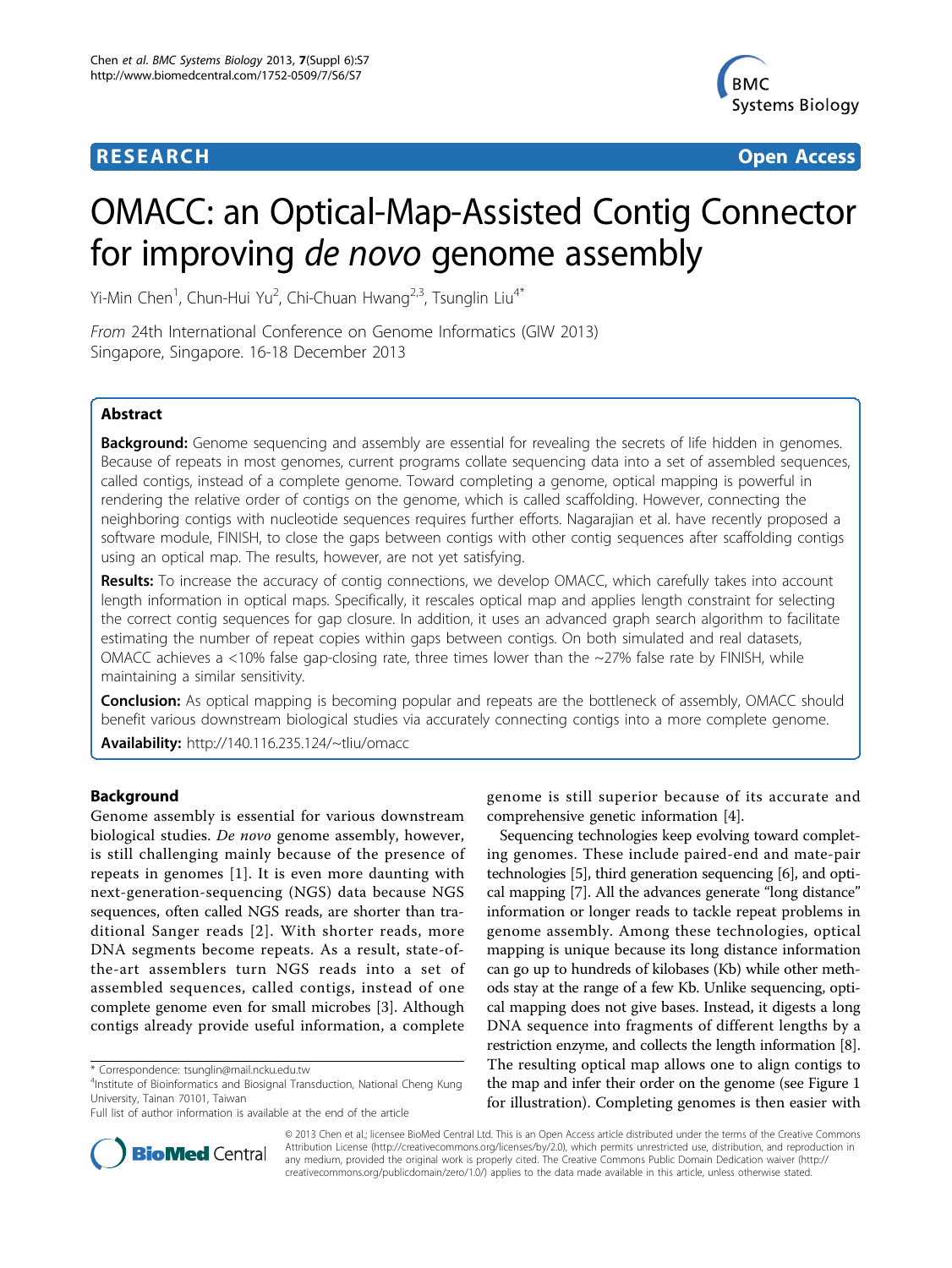<span id="page-1-0"></span>

the ordered contigs, also called scaffolds, as a backbone. Optical mapping was first proposed about 20 years ago [[9\]](#page-10-0), but the commercial machine by OpGen appeared only recently.

Scaffolding contigs, however, is not equivalent to completing a genome. One still needs to close the gaps between contigs with nucleotide sequences. Several gap closers have been proposed [[10,11\]](#page-10-0). But they are not suitable for filling gaps in the scaffolds obtained via optical map because the gaps are often dozens of Kb in size and can be more than a hundred Kb long. For such big gaps, Nagarajan et al. proposed using other contig sequences for gap closures (their program called FINISH here) [[12](#page-10-0)]. Given two neighboring contigs, FINISH searches the so-called contig graph (see Figure 1 for illustration) for a path of contigs that connects the two neighboring contigs. A contig graph describes all possible connections between contigs. As an example, from the contig graph in Figure 1 one learns that the 3' end of the red contig is connected to the 3' end of contig A and 5' end of contig D. Such connections suggest that the red contig is a repeat that appears twice in the genome and connects to two different sequences at its 3' end. When many repeats are present, contigs are usually interconnected in a complex way, forming a network of contigs, i.e., contig graph. This network reveals how one contig can be linked to another via other contigs. It is common that two or more paths of contigs exist between any two contigs. FINISH, however, does not pick the correct contig path for gap closure in some cases.

In this work, we present a computational program OMACC, an Optical-Map-Assisted Contig Connector.

OMACC is advantageous because it takes into account gap size carefully via rescaling optical map and applying length constraint on selecting the path of contigs for gap closure. In addition, it applies an advanced graph search algorithm to efficiently infer the correct number of repeat copies in the gap between two contigs. We apply OMACC and FINISH on both simulated and real data sets. OMACC achieves a >90% accuracy, higher than the <73% by FINISH, and more than doubles the contig N50 lengths. OMACC also maintains a similar sensitivity as FINISH does. Thus, OMACC should benefit various downstream biological studies via accurately connecting contigs into a more complete genome with the assistance of optical map.

# Methods

### Data and assembly

The *E. coli* data came from the SOMA2 [\[13\]](#page-10-0) package, which contained contig graph information ("454Contigs. ace") and two synthetic optical maps by the restriction enzymes AflII and NheI. We parsed the "454Contigs. ace" file to obtain all contig sequences, including those shorter than 500 bp. For Myxosarcina sp., GI1, we ran 454 sequencing and optical mapping on the genomic DNAs. The 454 sequencing was performed on GS FLX Titanium at Mission Biotech, Taiwan. The optical mapping was performed using the restriction enzyme AflII on the OpGen ARGUS system at Yourgene Biosciences, Taiwan. The optical mapping data were assembled by MapSolver (v0.5). All experiments were done following the manufacturers' protocols. We used Newbler [[14](#page-10-0)] (v2.6) to assemble the 454 reads of GI1 into contigs and obtained the contig graph.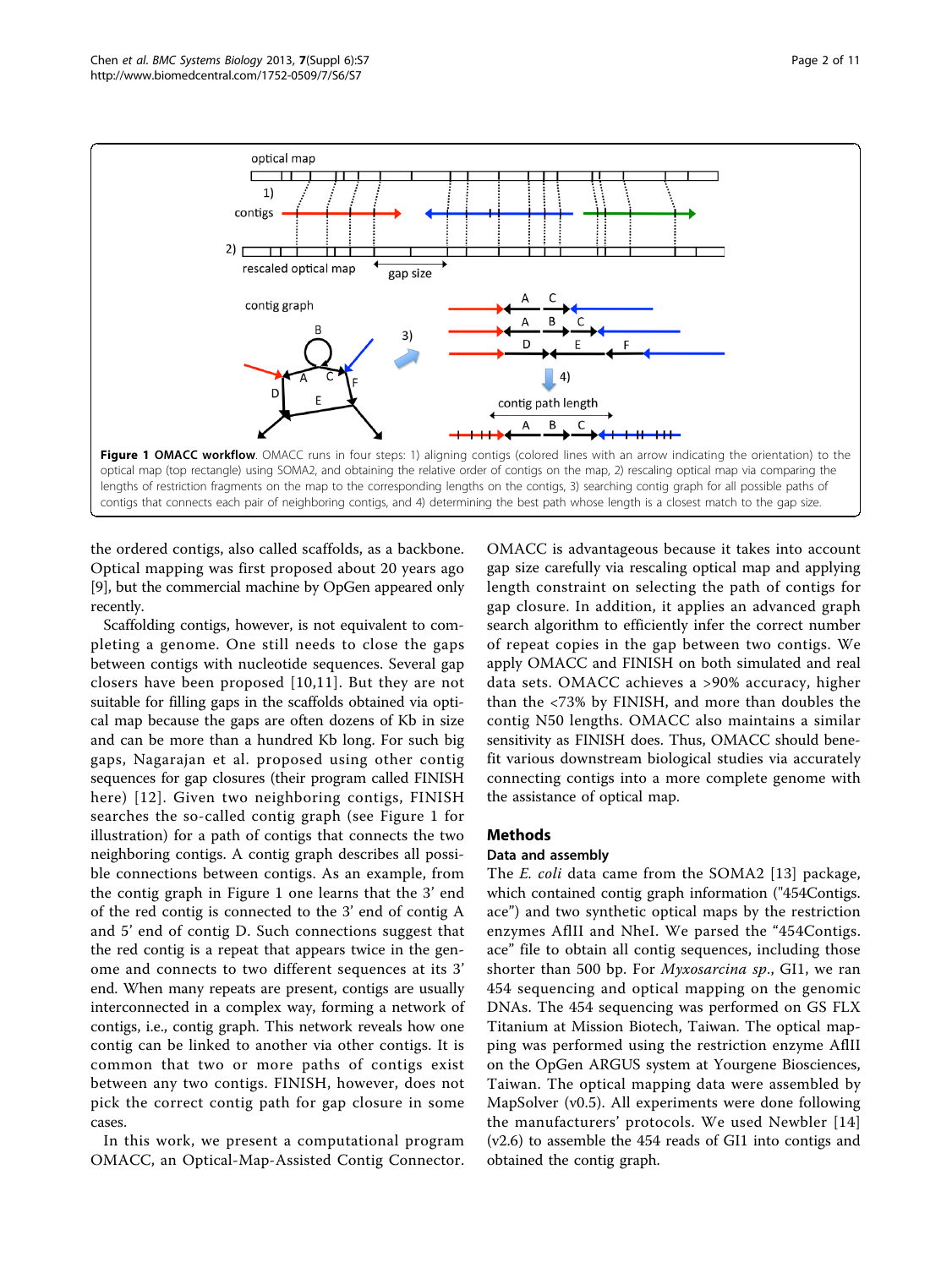#### OMACC workflow

OMACC requires contig sequences, the contig graph, and the optical map as input. With these data, it runs in four steps (Figure [1\)](#page-1-0). First, OMACC aligns contigs to the optical map using SOMA2 [[13\]](#page-10-0) and obtains the relative order of contigs on the map. Second, it rescales the optical map via comparing the lengths of restriction fragments (RFs) on the map to the corresponding lengths on the contigs. In the third step, for each pair of neighboring contigs, OMACC searches the contig graph for all possible paths of contigs connecting the two neighboring contigs. Lastly, it determines the best contig path whose length is a closest match to the gap size. We describe each step in details below.

For each contig, SOMA2 computationally recognizes all the restriction sites and cleaves the contig into an ordered set of RFs. It then matches the RF sizes on the contig to those on the map (Figure [1\)](#page-1-0). SOMA2 outputs both unique and non-unique matches. By default, OMACC closes the gaps between the uniquely aligned contigs because their relative positions on the map are of a higher confidence. OMACC also offers an option to include non-uniquely aligned contigs.

During alignment, sometimes two or more RFs on a contig are matched to one RF on the optical map (or vice versa), forming a so-called RF block (between two dashed lines in Figure [1](#page-1-0)). These are often the results of non-perfect enzyme restrictions or sequencing and assembly errors. OMACC selects the RF blocks with only one fragment on both the contig and the map. The length ratios were calculated (see Figure 2 for example) for deriving a rescaling factor. Because length ratio often varies a lot for small RFs, OMACC uses only the RFs at least 10 Kb long for deriving the rescaling factor, which is defined as the mean of the length ratios.

-samaling search pair.<br>For each pair of neighboring contigs on the optical map, OMACC uses a modified depth-first-search (DFS) algorithm (Figure 3) to search the contig graph for all possible paths of contigs between the two neighboring contigs. The modified DFS algorithm considers contig orientations, i.e., contig connections at 5' or 3' end. More importantly, it applies length constraints, uniqueness of contig alignment, and a loop-path recording method to avoid deep recursion. OMACC defines the gap between two neighboring contigs as from the rightmost restriction site of the left contig to the leftmost site of the right contig (Figure [1\)](#page-1-0). A gap size is the total length of the RFs within the gap. Note that when a RF on the map is shorter than 2 Kb, OMACC sets the RF length as 2 Kb. In our experiences, RFs shorter than 2 Kb may disappear from the map. Our modified



DFS stops a search when the contig path length exceeds 1.2 fold of the gap size. It also stops a search when a uniquely aligned contig is encountered along the path because it should appear only once on the genome. Finally, it records a loop when encountering a contig that has been visited on the path and avoids searching the loop again. This avoids deep recursion and makes the algorithm more practical. The recorded

```
G
  : contig graph
   : contig, i.e., a node in the contig graph
C
sc : starting contig
ec : ending contig
gs : gap size
\mathbf{S}: Stack of contigs on the path
DFS(G, sc, ec, gs)
    if sc==ec then
        output S
        return
    elsif S.pathlen>gs then
        return
    push sc to S
    mark sc visited
    for all c in sc.3c (contigs at the 3' end of sc)
        if c is uniquely aligned
            next
        if c has been visited
             record loop path
             next
        DFS(G, c, ec, gs)
    pop sc from S
    unmark sc
END DFS()
Figure 3 Pseudo-code of our modified DFS algorithm.
```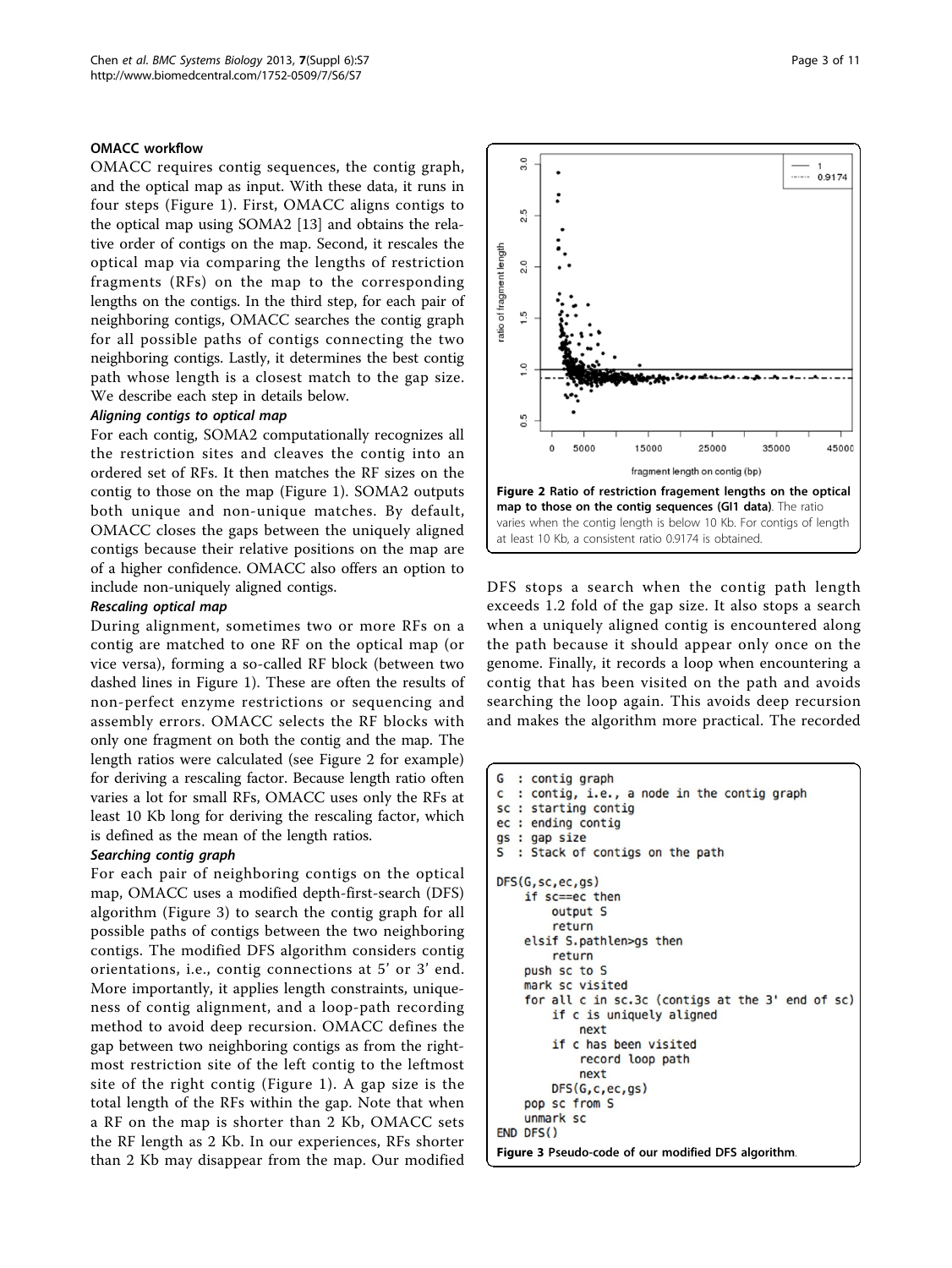loop paths will be used later for determining the number of repeat copies.

OMACC selects from all possible contig paths the one whose length is closest to the gap size. When a loop of contigs is detected along a contig path, the best number of loop copies resulting in a length closest to the gap size is calculated. When two or more loops of contigs are detected along a contig path, OMACC obtains the best number of loop copies for each loop. However, it does not consider the combination of loops to avoid the exponentially increasing number of combinations. In addition, OMACC requires the length difference between the two best contig paths to be greater than a cutoff (2Kb by default) to ensure the validity of the best contig path. Finally, when the best contig path length is within 2 Kb from the gap size, OMACC connects the two neighboring contigs using the sequences of the contigs on the best path.

# Results

### NGS data, optical map, and assembly

In this work, we analyzed the data of two species, Escherichia coli K12 and Myxosarcina sp., GI1, a cyanobacterium strain (Methods). The E. coli assembly contained 126 contigs, among which 88 were large (length  $\geq$  500 bp). The total length and N50 length of the large contigs were 4,552,797 bp and 112,233 bp, respectively. The contig graph contained 225 connections between 123 contigs and all the contigs were in the same connected component. The optical map of E. coli comprised 508 RFs with a total length 4,622 Kb.

The 454 sequencing of GI1 resulted in 440,104 reads with an average length 386 bp. We assembled the 454 reads into 267 contigs (Methods), among which 217 were large. The total length and N50 length of the large contigs were 6,997,371 bp and 84,919 bp, respectively. The contig graph contained 291 connections between 234 contigs. The majority, 220, of the 234 contigs were in the same connected component. The optical map assembly resulted in six maps with a total map size 7,289 Kb, similar to the total contig length. The largest map was 5,291 Kb in length and comprised 654 fragments, and was circular. We studied only the largest map in this work.

# Order of E. coli contigs

Before applying OMACC and FINISH to the E. coli data, we aligned the E. coli contigs to its known reference using BLAT  $[15]$  $[15]$  (option: -minMatch = 1) and determined the contig order as follows. On the reference genome, we first picked the longest contig alignment and excluded other alignments overlapping the longest one. This procedure was repeated for the next longest alignment until no alignment remained. Because some short contigs were missed during alignment, we checked all pairs of neighboring contigs with a ≥10 bp gap in between. We filled in these gaps if a short contig could be found matching the sequence at the gap. In addition, we checked the contigs that were not fully aligned and replaced it with another contig if that could be fully aligned to the position. The resulting alignments and order of contigs were shown in Table S1, Additional file [1.](#page-10-0) Among the 126 contigs, 118 were aligned to the reference genome. Most contigs were well aligned as only three had more than five unaligned base. The genome was covered almost completely (>99.96% aligned). Among the 118 contigs, 42 appeared twice or more times, indicating non-simple repeat structures. We used this contig order to evaluate the performance of E. coli contig connections.

### Connection of E. coli contigs

Among the 88 large contigs of E. coli, SOMA2 aligned 41 uniquely to the optical map (Table S2, Additional file [2\)](#page-10-0). Since the E. coli genome is circular, there were 41 gaps between pairs of neighboring contigs. OMACC closed 22 (53.7%) gaps (Table [1](#page-4-0)) while FINISH made 30 (73.2%) gap closures (Table [2](#page-5-0)). Although FINISH closed eight more gaps, OMACC achieved a higher accuracy. That is, 20 of the 22 (91%) gaps closed by OMACC were correct. In contrast, FINISH only correctly closed 21 of the 30 (71%) gaps.

For the two mis-connections by OMACC, "16+:83+:33-" and  $4+1:117+1:23+$ , the correct contig paths were  $416$ +:83-:34+:83+:33-" and "1+:23+", respectively (the number, "+/-", and ":" represented the contig index, strand, and connections, respectively). In these two cases, OMACC made mistakes simply because the correct path did not exist in the contig graph. That is, the connections "16+:83-" and "1+:23+" were missing in the contig graph. In fact, the differences between gap size and contig path length of the two mis-connections were the two largest ones (Table [1](#page-4-0)), suggesting their lower confidence.

Among the nine mis-connections by FINISH, the true contig paths of seven cases did not exist in the contig graph (Table [2](#page-5-0)). Although these errors could be partly attributed to the non-perfect contig graph, OMACC avoided five of the seven mis-connections using length constraints. In one of the two remaining cases, FINISH connected contigs "120+" and "105-" with "115-:43-:103- :39+:104+:113-:100-:73-" while the true contig path was "115-:43-:103-:39+:40+:114-:113-:100-:73-". In fact, OMACC found both paths, but did not select one for output because the two paths differed by only five bp in length. This indicates a possibility of incorrect gap closure by FINISH when two plausible paths exit. For the last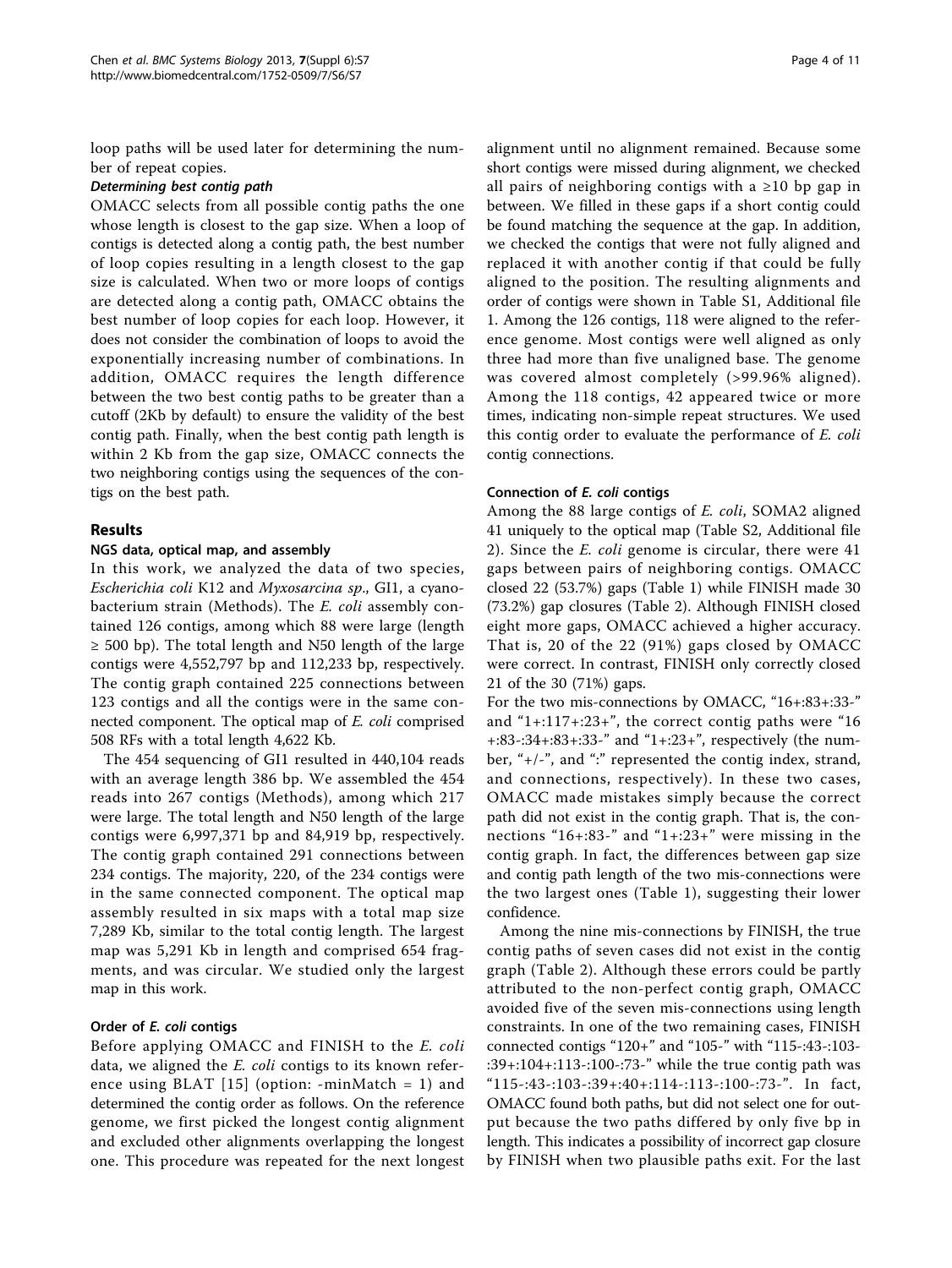| Neighboring contigs | Gap size (bp) | Best contig path                        | Contig path length (bp) | Length difference | Correct        |
|---------------------|---------------|-----------------------------------------|-------------------------|-------------------|----------------|
| $006 + 091 +$       | 2326          | $006 + 116 + 091 +$                     | 2327                    |                   |                |
| $004 + 086 +$       | 10658         | $004 + 005 + 086 +$                     | 10660                   | $\overline{2}$    | $\mathbf{1}$   |
| $032 - 046 +$       | 6058          | 032 -: 047 +: 046 +                     | 6056                    | $\overline{2}$    |                |
| $044 - 017 +$       | 11342         | $044 - 047 + 017 +$                     | 11340                   | $\overline{2}$    | $\overline{1}$ |
| $013 + 061 +$       | 23861         | $013 + 011 - 053 + 061 +$               | 23864                   | 3                 |                |
| $010+.069-$         | 4003          | 010+:078+:069-                          | 4007                    | $\overline{4}$    |                |
| 050-,059-           | 17496         | 050-:116-:059-                          | 17500                   | $\overline{4}$    | $\mathbf{1}$   |
| $012 - 036 -$       | 20629         | $012 - 011 + 036 -$                     | 20635                   | 6                 |                |
| $086 + 054 -$       | 6739          | 086+:117-:054-                          | 6745                    | 6                 | $\overline{1}$ |
| $017 + 012$ -       | 10239         | $017 + 018 + 012$                       | 10246                   | 7                 |                |
| $029 - 010 +$       | 38377         | 029-:015+:056+:116-:010+                | 38384                   | 7                 |                |
| 057-,079-           | 29696         | 057-:053-:011+:075+:111-:080-:079-      | 29703                   | $\overline{7}$    | $\mathbf{1}$   |
| $023 + 022 +$       | 40884         | $023 + 117 + 022 +$                     | 40893                   | 9                 |                |
| $022 + 002 +$       | 49821         | 022+:116-:068-:011-:053+:081-:116-:002+ | 49831                   | 10 <sup>°</sup>   | $\overline{1}$ |
| $048 + 044 -$       | 27181         | 048+:028+:044-                          | 27191                   | 10 <sup>°</sup>   |                |
| $002 + 050 -$       | 25463         | $002 + 015 + 050$                       | 25475                   | 12                |                |
| $108 + 062 -$       | 48785         | 108+:117-:062-                          | 48800                   | 15                | $\mathbf{1}$   |
| $062 - 016 +$       | 11600         | $062 - 015 - 016 +$                     | 11238                   | 362               |                |
| $091 + 067 -$       | 24244         | 091+:053-:011+:067-                     | 23876                   | 368               | $\mathbf{1}$   |
| $076 + 029 -$       | 10053         | $076 + 028 + 029$                       | 9285                    | 768               | 1              |
| $001 + 023 +$       | 29005         | $001 + 117 + 023 +$                     | 29788                   | 783               | $0^*$          |
| $016 + 033 -$       | 8649          | $016 + 083 + 033 -$                     | 6842                    | 1807              | $0^*$          |

<span id="page-4-0"></span>Table 1 Connections of the E. coli contigs by OMACC. For contigs, the number, "+/-", and ":" stand for the contig index, strand, and connections, respectively.

The last column indicates whether the best contig path matches the true contig order in Table S1, Additional file [1.](#page-10-0)

\*True contig path not in the contig graph.

mis-connection, " $22+116-2+$ ", the true contig path was "22+:116-:68-:11-:53+:81-:116-:2+". This path contained a loop of contigs and was correctly obtained by OMACC. Via this example, we demonstrate the robustness of OMACC in managing repeats for contig connections.

FINISH made two correct contig connections, "54- :101+:84-:87-:25-:122-:123-:118-:116-:32-" and "46+:101 +:84-:87-:25-:122-:120+", that were not output by OMACC. In fact, the two contig paths were found by OMACC. However, OMACC also detected two other paths "54-:101+:84-:94-:25-:122-:123-:118-:116-:32-" and "46+:101+:84-:94-:25-:122-:120+", which were similar to the correct paths except that contig "87-" was replaced by "94-". Because the two contigs, "87-" and "94-", were equal in length, OMACC did not decide on the correct path. These pieces of information were recorded in the intermediate output of OMACC.

#### Connections of GI1 contigs

Among the 217 large GI1 contigs, 61 were aligned uniquely to the optical map (Table S3, Additional file [3](#page-10-0)). OMACC and FINISH closed 21 (34.4%) and 22 (36.1%) of the gaps, respectively. Because no reference genome

was currently available, we checked the difference between gap size and contig path length. By design, all the contig connections by OMACC were consistent, i.e., length difference less than 2 Kb (Table [3](#page-6-0)). In contrast, only 16 of the 22 (72.7%) gaps closed by FINISH were consistent (Table [4](#page-7-0)).

OMACC and FINISH closed gaps for the same 19 pairs of neighboring contigs. However, the two methods made five different contig connections because of loops of contigs (Table [3](#page-6-0) and [4](#page-7-0)). For example, between contigs "26+" and "44+", the contig paths obtained by OMACC and FINISH were "26+:199+:193-:199+:44+" and "26 +:199+:44+", respectively, and differed by a loop. The contig path length with the loop (17,305 bp) was closer to the rescaled gap size on the optical map (17,568 bp) than the contig path length without the loop (15,881 bp). The path with the loop was further supported by read coverage. The 454 read coverage of the contigs "26", "193", and "44" were 24.7, 26.2, and 25.6X, respectively (data not shown). The contig "199" had a coverage 44.9X, indicating two copies of "199" in the GI1 genome. Thus, we demonstrate with real data that OMACC is more robust in managing repeats.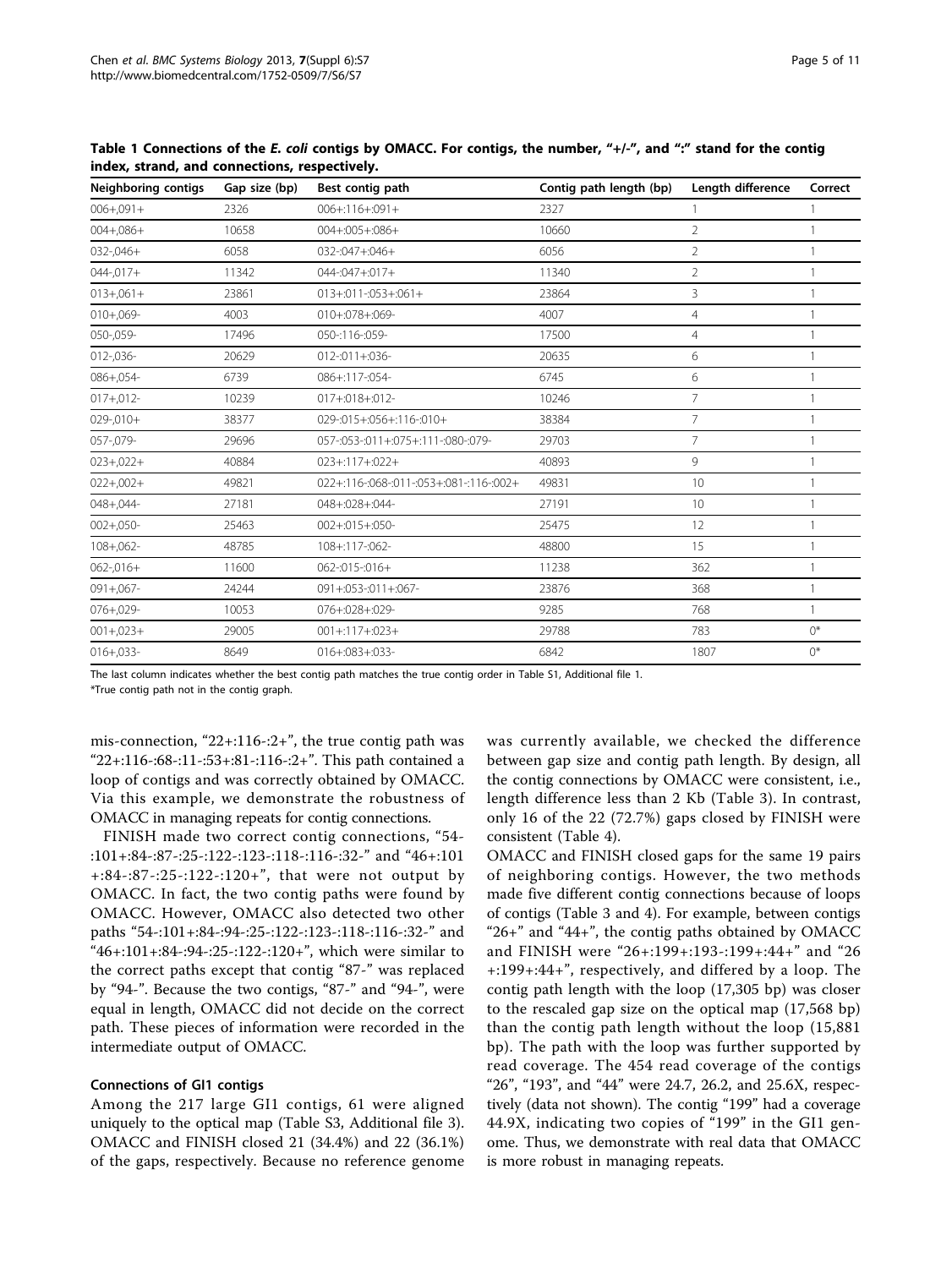| Neighboring<br>contigs | Gap size<br>(bp) | Best contig path                                                                | Contig path length<br>(bp) | Length<br>difference | Correct      |
|------------------------|------------------|---------------------------------------------------------------------------------|----------------------------|----------------------|--------------|
| $006 + 091 +$          | 2326             | $006 + 116 + 091 +$                                                             | 2327                       | 1                    | $\mathbf{1}$ |
| $004 + 086 +$          | 10658            | $004 + 005 + 086 +$                                                             | 10660                      | $\overline{2}$       | $\mathbf{1}$ |
| $032 - 046 +$          | 6058             | 032 -: 047 +: 046 +                                                             | 6056                       | $\overline{2}$       | 1            |
| $044 - 017 +$          | 11342            | $044 - 047 + 017 +$                                                             | 11340                      | $\overline{2}$       | $\mathbf{1}$ |
| $013 + 061 +$          | 23861            | $013 + 011 - 053 + 061 +$                                                       | 23864                      | 3                    | $\mathbf{1}$ |
| $010 + 069 -$          | 4003             | 010+:078+:069-                                                                  | 4007                       | $\overline{4}$       | $\mathbf{1}$ |
| 050-,059-              | 17496            | 050-:116-:059-                                                                  | 17500                      | $\overline{4}$       | $\mathbf{1}$ |
| $012 - 036 -$          | 20629            | $012 - 011 + 036$                                                               | 20635                      | 6                    | 1            |
| $086 + 054 -$          | 6739             | 086+:117-:054-                                                                  | 6745                       | 6                    | 1            |
| $017 + 012$ -          | 10239            | $017 + 018 + 012$                                                               | 10246                      | $\overline{7}$       | $\mathbf{1}$ |
| $029 - 010 +$          | 38377            | 029-:015+:056+:116-:010+                                                        | 38384                      | $\overline{7}$       | $\mathbf{1}$ |
| 057-,079-              | 29696            | 057-:053-:011+:075+:111-:080-:079-                                              | 29703                      | 7                    | $\mathbf{1}$ |
| $023 + 022 +$          | 40884            | $023 + 117 + 022 +$                                                             | 40893                      | $\circ$              | $\mathbf{1}$ |
| $048 + 044 -$          | 27181            | 048+:028+:044-                                                                  | 27191                      | 10                   | $\mathbf{1}$ |
| $002 + 050 -$          | 25463            | 002+:015+:050-                                                                  | 25475                      | 12                   | $\mathbf{1}$ |
| $108 + 062 -$          | 48785            | 108+:117-:062-                                                                  | 48800                      | 15                   | $\mathbf{1}$ |
| $120 + 105 -$          | 57776            | 120+:115-:043-:103-:039+:104+:113-:100-:073-:105-                               | 57885                      | 109                  | $\circ$      |
| 059-,107-              | 15847            | 059-:078+:063+:092+:110-:027-:107-                                              | 15609                      | 238                  | $0^*$        |
| $062 - 016 +$          | 11600            | $062 - 015 - 016 +$                                                             | 11238                      | 362                  | $\mathbf{1}$ |
| $091 + 067 -$          | 24244            | 091+:053-:011+:067-                                                             | 23876                      | 368                  | $\mathbf{1}$ |
| $046 + 120 +$          | 18124            | 046+:101+:084-:087-:025-:122-:120+                                              | 18753                      | 629                  | $\mathbf{1}$ |
| 054-,032-              | 41348            | 054-:101+:084-:087-:025-:122-:123-:118-:116-:032-                               | 41983                      | 635                  | $\mathbf{1}$ |
| $076 + 029 -$          | 10053            | 076+:028+:029-                                                                  | 9285                       | 768                  | $\mathbf{1}$ |
| $001 + 023 +$          | 29005            | $001 + 117 + 023 +$                                                             | 29788                      | 783                  | $0^*$        |
| $016 + 033 -$          | 8649             | 016+:083+:033-                                                                  | 6842                       | 1807                 | $0^*$        |
| $069 - 108 +$          | 113278           | 069-:116-:074+:082+:084-:087-:025-:122-:123-:088+:026-:092<br>$+:110-.027:108+$ | 111423                     | 1855                 | $()^*$       |
| $045 + 057 -$          | 56400            | 045+:115-:043-:121-:024-:005+:003-:058+:119+:057-                               | 46042                      | 10358                | $0^*$        |
| $022 + 002 +$          | 49821            | $022 + 116 - 002 +$                                                             | 14242                      | 35579                | $\mathbf{0}$ |
| $038 - 076 +$          | 144606           | 038-:117+:111+:075-:011-:053+:021+:124+:014-:015-:076+                          | 86949                      | 57657                | $0^*$        |
| $085 + 048 +$          | 122463           | 085+:116+:007-:111-:048+                                                        | 52387                      | 70076                | $()^*$       |

<span id="page-5-0"></span>Table 2 Connections of the E. coli contigs by FINISH. The notations are the same as in Table 1.

#### Including non-uniquely aligned contigs

On the E. coli data, OMACC closed two more gaps, "60 +:116+:85+" and "118-:116-:32-" (Table [5](#page-9-0)a), when including the nine non-uniquely aligned contigs (Table S2, Additional file [2\)](#page-10-0). The true contig path of the first gap, "60+:85+", did not exist in the contig graph. Consistently, its difference between gap size and contig path length was the second largest. The second contig connection was correct. When including non-uniquely aligned contigs, FINISH closed seven more gaps (Table [5b](#page-9-0)). However, five original contig connections disappeared because the non-uniquely aligned contigs disrupted the original neighboring contig pairs. For example, contigs  $"81+"$  and "52-" were inserted between "38+" and "76-" (Table S2, Additional file [2\)](#page-10-0). This disruption should not be problematic if "81+" and "52-" were in the contig path from "38+" to "76-", which did not hold true. In this case and many similar ones, both contig connections before and after adding non-uniquely aligned contigs were incorrect. One disruption, contig "118-" inserted between "54-" and "32-", was acceptable because "118-" was on the contig path from "54-" to "32-". In this case, the contig connection remained correct. Overall, adding nonuniquely aligned contigs did not alter much the performance of OMACC and FINISH on the E. coli data.

On GI1 data, OMACC closed two more gaps while disrupted two contig connections (Table [5](#page-9-0)c). Again, all the contig connections of these altered cases were consistent in length by design. FINISH closed three more gaps and disrupted three contig connections (Table [5d](#page-9-0)).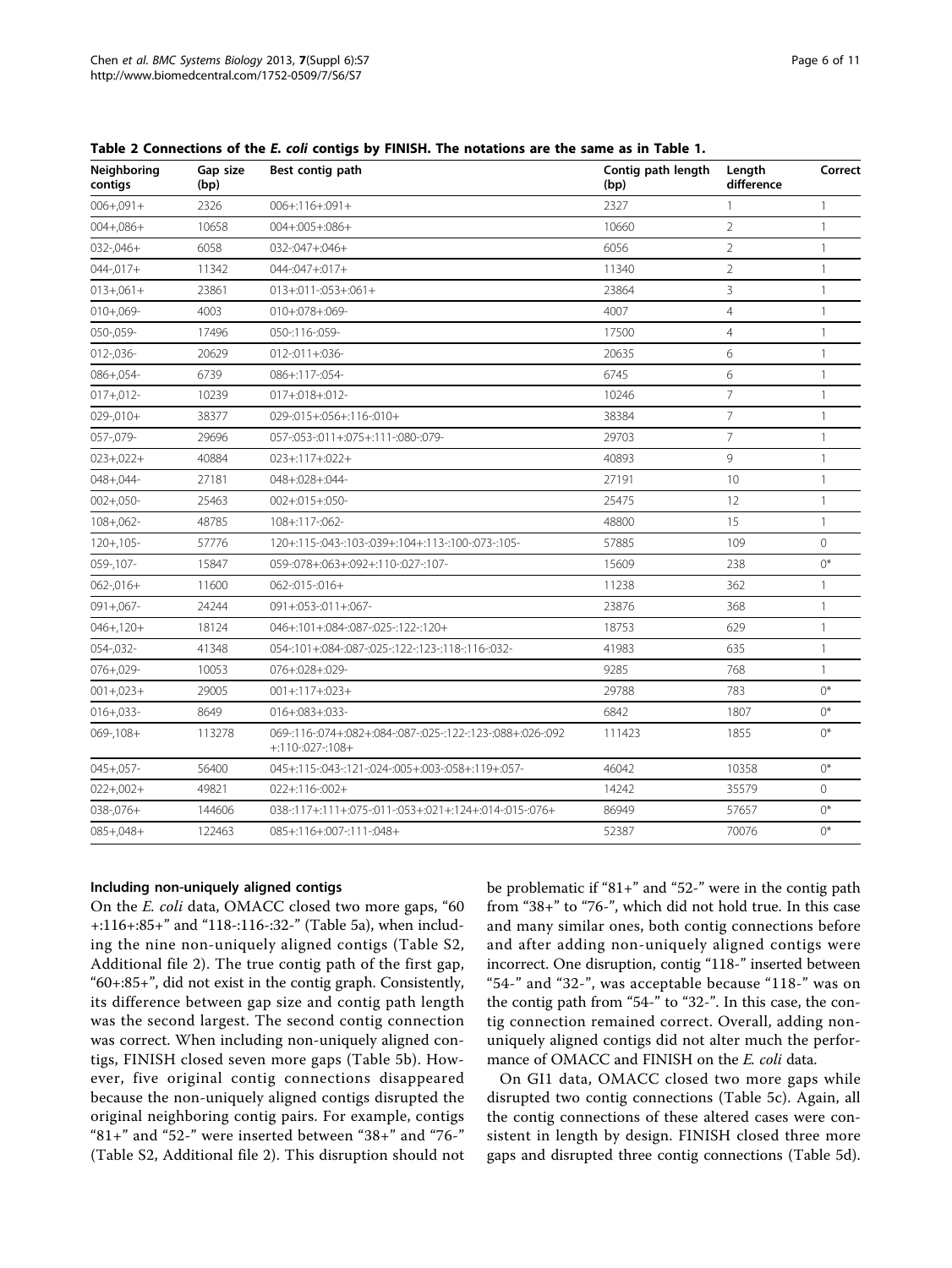| Neighboring<br>contigs | Gap size<br>(bp) | Best contig path                                                                      | Contig path length<br>(bp) | Length<br>difference | Consistent |
|------------------------|------------------|---------------------------------------------------------------------------------------|----------------------------|----------------------|------------|
| $010+.002+$            | 6451             | 010+:245+:253+:245+:253+:245+:253+:245+:002+**                                        | 6444                       | 7                    |            |
| $019 - 034 +$          | 24373            | 019-:200-:034+                                                                        | 24362                      | 11                   |            |
| $017 + 043 -$          | 9345             | 017+:176-:043-                                                                        | 9365                       | 20                   |            |
| 018-,033-              | 21609            | 018 -: 262 +: 181 -: 259 -: 033 -                                                     | 21547                      | 62                   |            |
| $034 + 007 +$          | 12182            | $034 + 175 - 007 +$                                                                   | 12096                      | 86                   |            |
| $003 + 038 +$          | 16008            | 003+:227-:205+:038+                                                                   | 16095                      | 87                   |            |
| $015 + 021 -$ *        | 11178            | $015 + 021 -$                                                                         | 11025                      | 153                  |            |
| $036 + 013 -$          | 17106            | 036+:149-:013-                                                                        | 17269                      | 163                  |            |
| 039-,057-              | 16268            | 039 -: 175 -: 057 -                                                                   | 16105                      | 163                  |            |
| $084 + 071 +$          | 40296            | 084+:175+:142-:175+:142-:175+:142-:175+:142-:175+:142-:175<br>$+142 - 175 + 071 +$ ** | 40523                      | 227                  |            |
| $026 + 044 +$          | 17568            | 026+:199+:193-:199+:044+**                                                            | 17305                      | 263                  |            |
| 029-,070-              | 8250             | 029 -: 179 -: 070 -                                                                   | 7930                       | 320                  |            |
| $035 + 006 -$          | 67333            | 035+:261-:173-:099-:182+:006-                                                         | 67009                      | 324                  |            |
| $023 + 010 +$          | 19779            | $023 + 159 + 010 +$                                                                   | 20127                      | 348                  |            |
| $027 - 016 -$          | 75414            | 027 -: 196 +: 152 +: 196 +: 103 -: 126 -: 063 -: 016 -**                              | 74985                      | 429                  |            |
| $037 + 025 +$          | 18649            | $037 + 176 + 025 +$                                                                   | 18218                      | 431                  |            |
| $043 - 056 +$          | 10828            | $043 - 240 + 056 +$                                                                   | 10288                      | 540                  |            |
| $004 - 035 +$          | 24146            | $004 - 175 - 035 +$                                                                   | 23260                      | 886                  |            |
| $044 + 020 -$          | 44467            | 044+:168+:020-                                                                        | 43369                      | 1098                 |            |
| $022 - 026 +$ *        | 11242            | $022 - 026 +$                                                                         | 9992                       | 1250                 |            |
| $041 + 104 +$          | 27829            | 041+:175-:142+:175-:142+:175-:104+**                                                  | 29356                      | 1527                 |            |

<span id="page-6-0"></span>Table 3 Connections of GI1 contigs by OMACC.

The last column indicates whether the contig path length is consistent with the gap size, i.e., difference in length ≤2 Kb. \*Gap closure unique to OMACC. \*\*Best contig path different from those by FINISH.

All the new contig connections and two of the three disrupted ones were inconsistent in length. Thus, adding the non-uniquely aligned contigs reduced one consistent contig connection by FINISH.

# Discussion

#### OMACC and FINISH

The major differences between OMACC and FINISH are that FINISH does not take into account length information in an optical map and it does not find all possible paths between contigs. We find that alternative contig paths and loops of contigs in gaps are not uncommon. Because FINISH outputs the first path of contigs detected, the correct one may not be selected when alternative contig paths exist. In contrast, OMACC filters the contig path whose path length is not consistent with the gap size, increasing the chance for the correct contig paths to be selected. Note that if alternative contig paths still exist after filtering, OMACC does not close the gap; instead it outputs the paths to an intermediate file. These pieces of information can be helpful if additional information is available. For example, between the two E. coli contigs "46+" and "120+", OMACC finds two paths "101+:84-:87-:25-:122-"

and "101+:84-:94-:25-:122-", identical in length and differed by one contig. On the reference genome, "94-" is on a path "82+:84-:94-:25-:122-" (Table S1, Additional file [1\)](#page-10-0). If paired-end or mate-pair information supports only the proximity between "101+" and "87-", then one can close this gap correctly.

In terms of algorithm, OMACC is also more comprehensive. FINISH avoids deep recursion by limiting the number of contigs (default 15) on the searched path. In contrast, OMACC records all loop structures and avoids visiting them again. This allows OMACC to deal with long paths of contigs, which appear often because of nested or tandem repeats. Combining with length constraints, OMACC in principle can return all possible combinations of repeat structures. But it does not do so because when two or more loops of contigs exist, alternative contig paths are often found, leading to unclosed gaps. In any case, as repeat problem is the bottleneck of complete genome assembly, OMACC should move assembly closer toward complete than FINISH.

#### Completeness of contig graph

On the E. coli data, OMACC and FINISH made two and nine mis-connections, among which the true contig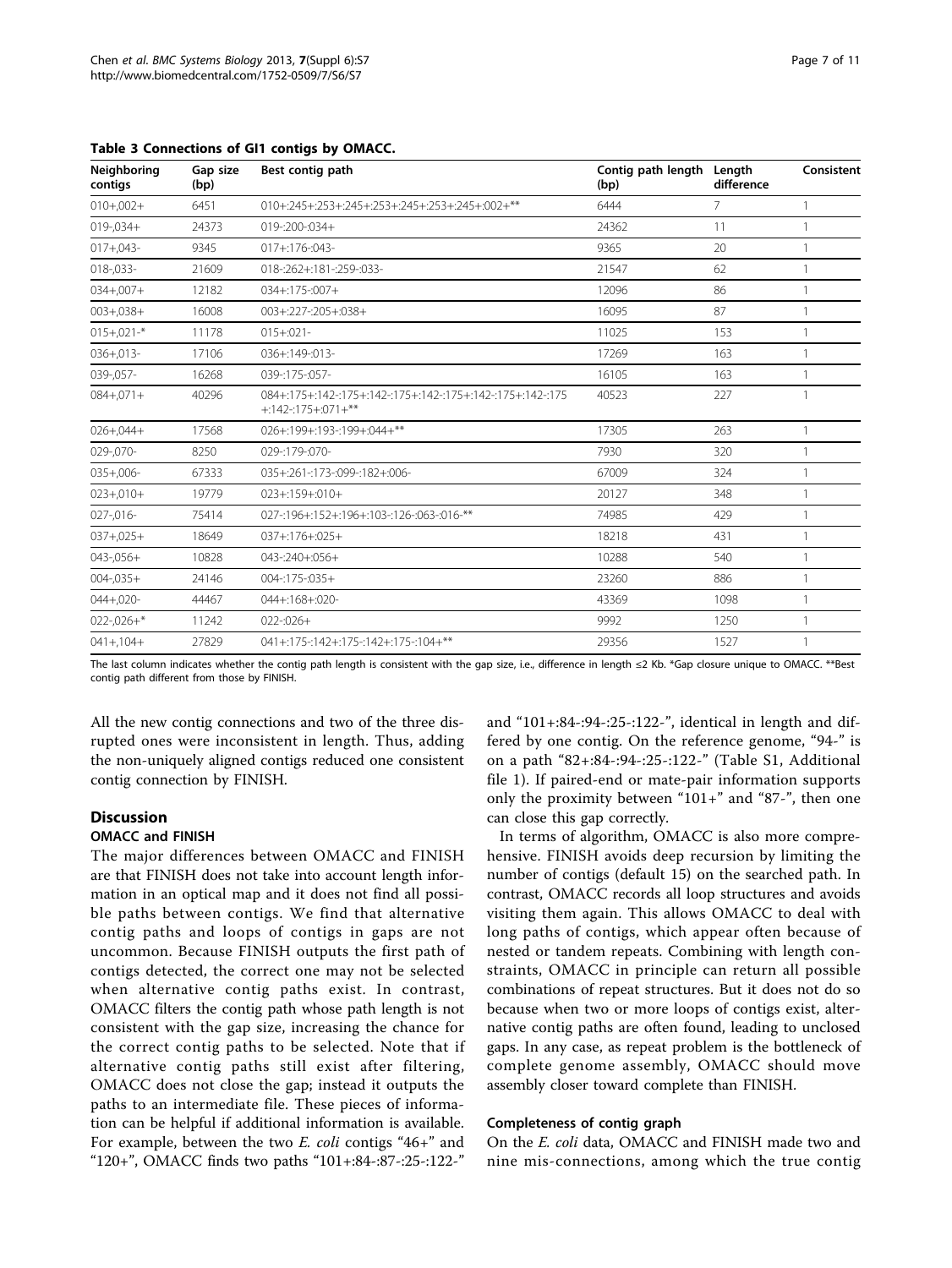| Neighboring<br>contigs | Gap size<br>(bp) | Best contig path                                                                                  | Contig path<br>length (bp) | Length<br>difference | Consistent     |
|------------------------|------------------|---------------------------------------------------------------------------------------------------|----------------------------|----------------------|----------------|
| $019 - 034 +$          | 24373            | 019-:200-:034+                                                                                    | 24362                      | 11                   | 1              |
| $017 + 043 -$          | 9345             | $017 + 176 - 043$                                                                                 | 9365                       | 20                   |                |
| 018-,033-              | 21609            | 018 -: 262 +: 181 -: 259 -: 033 -                                                                 | 21547                      | 62                   |                |
| $034 + 007 +$          | 12182            | $034 + 175 - 007 +$                                                                               | 12096                      | 86                   |                |
| $003 + 038 +$          | 16008            | 003+:227-:205+:038+                                                                               | 16095                      | 87                   |                |
| $036 + 013 -$          | 17106            | 036+:149-:013-                                                                                    | 17269                      | 163                  |                |
| 039-,057-              | 16268            | 039 -: 175 -: 057 -                                                                               | 16105                      | 163                  |                |
| 029-,070-              | 8250             | 029 -: 179 -: 070 -                                                                               | 7930                       | 320                  |                |
| $035 + 006 -$          | 67333            | 035+:261-:173-:099-:182+:006-                                                                     | 67009                      | 324                  |                |
| $023 + 010 +$          | 19779            | $023 + 159 + 010 +$                                                                               | 20127                      | 348                  |                |
| $037 + 025 +$          | 18649            | $037 + 176 + 025 +$                                                                               | 18218                      | 431                  |                |
| $043 - 056 +$          | 10828            | 043-:240+:056+                                                                                    | 10288                      | 540                  |                |
| $004 - 035 +$          | 24146            | $004:175:035+$                                                                                    | 23260                      | 886                  |                |
| $010+.002+$            | 6451             | $010 + 245 + 002 +$ **                                                                            | 5556                       | 895                  |                |
| $044 + 020 -$          | 44467            | 044+:168+:020-                                                                                    | 43369                      | 1098                 |                |
| $026 + 044 +$          | 17568            | $026 + 199 + 044 +$ **                                                                            | 15881                      | 1687                 |                |
| $027 - 016 -$          | 75414            | 027 -: 196 +: 103 -: 126 -: 063 -: 016 -**                                                        | 72109                      | 3305                 | $\overline{0}$ |
| $005 + 008 -$ *        | 10972            | $005 + 175 + 008$                                                                                 | 17552                      | 6580                 | $\mathbf{0}$   |
| $041 + 104 +$          | 27829            | $041 + 175 - 104 +$ **                                                                            | 20998                      | 6831                 | $\circ$        |
| $084 + 071 +$          | 40296            | $084 + 175 + 071 +$ **                                                                            | 15449                      | 24847                | $\circ$        |
| $030 - 132 +$ *        | 2838             | 030-:227-:205+:064+:159+:053-:175-:065-:132+                                                      | 109213                     | 106375               | $\circ$        |
| $046 - 119 +$ *        | 23104            | 046-:230-:009-:154+:139-:101+:186-:105+:126-:048+:175+:053+:159-<br>$:064$ -: 205 -: 227 +: 119 + | 322943                     | 299839               | $\circ$        |

<span id="page-7-0"></span>Table 4 Connections of GI1 contigs by FINISH. Note that although FINISH does not rescale optical map, the rescaled gap sizes are shown here.

\*Gap closure unique to FINISH. \*\*Best contig path different from those by OMACC.

paths did not exist in the contig graph in two and seven cases, respectively. Detailed investigations reveal three major reasons for the absence of the true contig paths. First, some true contig paths are not continuous on the genome. For example, the true contig path between "85 +" and "48+" is "85+:116+:112-:18-:52+:95-:51+:11-:53 +:125+:80+:111+:48+" (Table S1, Additional file [1\)](#page-10-0). Along this path, all the neighboring contigs connect without gaps (>2 bp) except "52+" and "95-", in-between which a gap of 166 bp exists. It is likely that this gap region is not sequenced at all. As a result, the two contigs "52+" and "95-" are not connected in the contig graph. Strictly speaking, the path should not be called a true contig path because there should be a contig between "52+" and "95-", but the contig is missing. This scenario applies for the neighboring contigs "74+:30+", "93-:92+", and "52+:95-". Second, some neighboring contigs connect well (e.g., "93-:110-") or even overlap (e. g., "38-:99-") on the genome (Table S1, Additional file [1\)](#page-10-0), but their connections are not indicated in the contig graph. Checking the assembly ACE file, we found that no read can bridge the two neighboring contigs long enough for them to be connected by assembler. Again,

this indicates the depletion of 454 reads at the junctions between the contigs. The missing connections of "38- :99-", "1+:23+", "93-:110-", and "73-:119+" in the contig graph fall into this category. The above two types of missing connections may be avoided if the sequencing depth is increased. In the third scenario, we found that the contig connections indeed exist in the assembly ACE file, but the SOMA2 script "get\_graph.pl" failed to parse them out. When a contig is flanked by the same repeat, e.g., "83-:34+:83+", "get\_graph.pl" only outputs one of the connections between the two contigs. This happens in two other cases, "92+:109+:92+" and "43 +:121+:43-". Thus, "get\_graph.pl" should be used with caution. On Newbler assembly, we thus recommend using the "454ContigGraph.txt" file instead of parsing the contig graph from ACE file when applying SOMA. Note that OMACC parses "454ContigGraph.txt" directly for contig graph.

We further tested whether restoring these missing connections improved performance. Indeed, adding the missing connections eliminated the two mis-connections made by OMACC (data not shown). That is, OMACC became error-free with a comprehensive contig graph.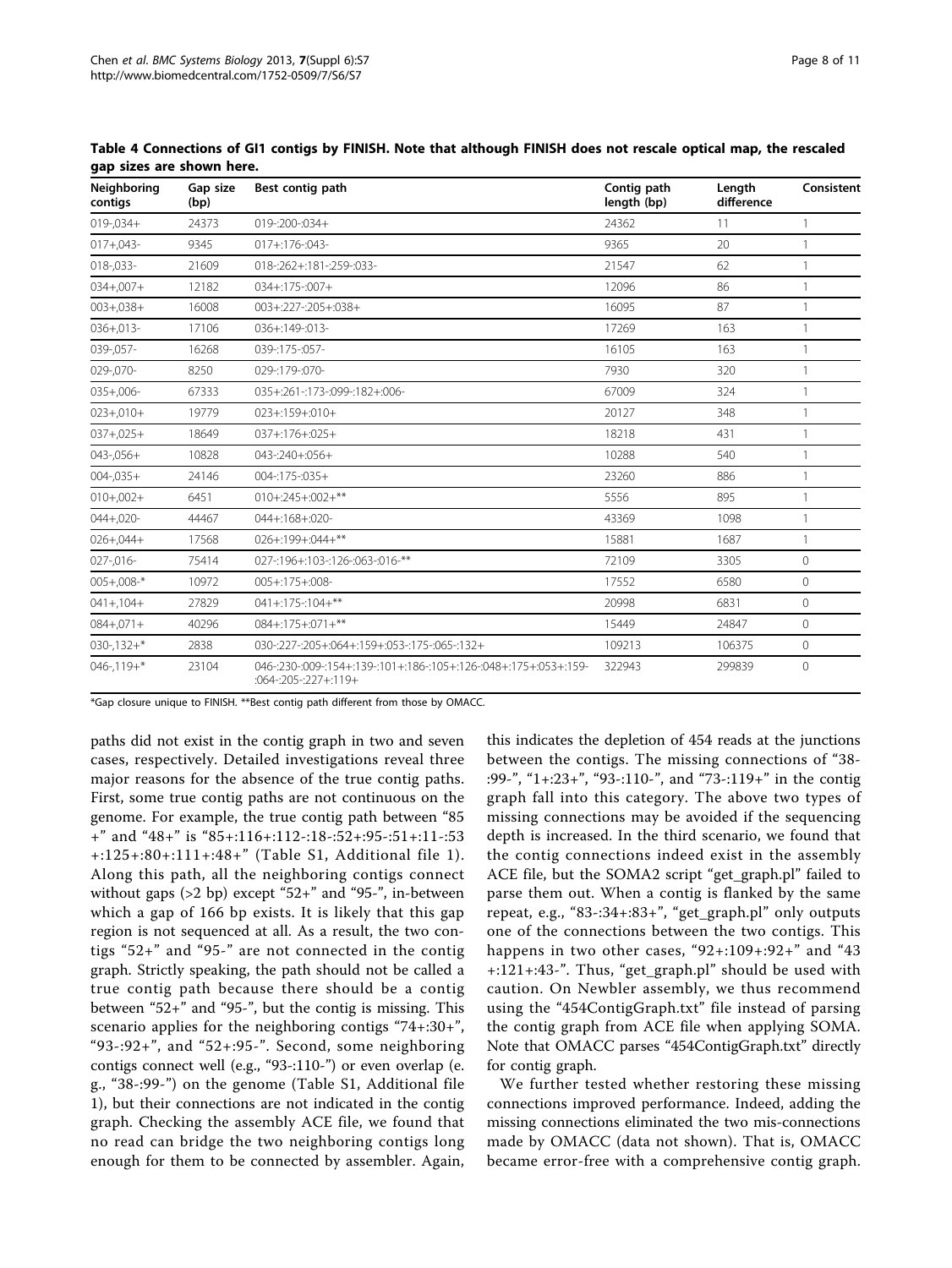In contrast, FINISH made four more connections, among which one was incorrect (data not shown). The overall accuracy of FINISH still remained as 71%. In general, we expect an even higher accuracy by OMACC, but not by FINISH, if the contig graph is improved.

### Rescaling optical map

Rescaling optical map can alter contig connections by OMACC. On the GI1 data, OMACC determined the best contig path between "26+" and "44+" as "26+:199 +:193-:199+:44+", which contained a loop of contigs. Without rescaling, the gap size dropped from 17,305 bp to 15,876 bp, compared with which "26+:199+:44+" would be selected as the best contig path. Supported by read coverage, there should be two copies of "199+" in the genome. This example shows the importance and validity of our map rescaling.

On the rescaled map, we observed a trend that optical map claims longer RFs when the RFs are shorter (below 5 Kb). In principle, we can apply length dependent rescaling factors. However, the not uncommon large deviations from the fitted curve lower the confidence on length inference. It will be ideal if a mechanic model can be proposed to explain the trend, and the deviations can be explained in the future. Note that most gaps between pairs of neighboring contigs are longer than 5 Kb (38 of the 41 gaps and 57 of the 61 gaps for E. coli and GI1, respectively). Thus, our rescaled gap sizes should be accurate in most cases.

#### Read coverage

It is possible to apply read coverage as another constraint on the number of repeats in the genome. When more than one repeat contig appears on a path, this may resolve the concern of exponentially increasing number of combinations. However, read coverage can fluctuate across genomes. For example, GC content has been known to affect read coverage [\[16](#page-10-0)]. Although the effects of GC bias can be tuned, the fluctuations still seem too noisy to render accurate estimation of copy numbers.

# Including non-uniquely aligned contigs

Although non-uniquely aligned contigs did not alter much the performance of OMACC and FINISH on E. coli and GI1 data, we found them potentially harmful. In the *E. coli* case, seven of the nine non-uniquely aligned contigs (Table S2, Additional file [2](#page-10-0)) are not properly placed on the genome (Table S1, Additional file [1](#page-10-0)). In contrast, all the uniquely aligned contigs are correctly placed. Although this may not be a good example since the *E. coli* optical map is synthetic and the data probably has been optimized, it is certain that uniquely aligned contigs are more likely to be placed correctly on the genome. Thus, we decide to turn off this option by default. However, this option can be useful for OMACC. For example, combining the GI1 results before and after including non-uniquely aligned contigs gave two more consistent contig connections. Note that the newly closed gaps did not disrupt any original contig connections because they occurred at different loci on the genome (Table [5](#page-9-0) S3, Additional file [3](#page-10-0)). That is, the newly closed gaps were consistent with all original contig connections.

#### Performance on Illumina data

In addition to 454 data, we also studied the performance of OMACC and FINISH on Illumina data. For comparison, real Illumina paired-end reads of E. coli K12 MG1655 were obtained from NCBI SRA [[17](#page-10-0)] (accession SRX131053). We used Velvet [[18,19](#page-10-0)] to assemble the Illumina data and optimized the assembly for fewer contigs and longer N50 length via scanning kmer values. The optimized assembly contained 89 large contigs ( $\geq 500$  bp) and the N50 length was 132,586 bp, which were comparable to the statistics of Newbler assembly of the E. coli's 454 data. On this dataset, however, OMACC and FINISH could not close any gap between contigs. Detailed investigation revealed that only seven contigs were uniquely aligned to the optical map (data not shown), and all the seven contigs were considered to be on different scaffolds by SOMA2. Compared with the 454 contigs, we found many more small insertions or deletions in the Illumina contigs, which could explain the worse alignments at least partly. This raises the possibility that the SOMA2 alignments may be improved if the small assembly errors can be reduced using Illumina reads with fewer errors. For this concern, we simulated several Illuimina PE libraries without any errors and repeated the analysis. Still, OMACC and FINISH could not close any gap on the perfect Illumina data (data not shown). Thus, even though the 454 and Illumina assemblies are comparable, optical map is much more useful for improving the 454 assembly than the Illumina assembly of E. coli. Note that it is still possible that optical map can improve Illumina assembly if other assemblers, e.g., ALLPATHS-LG, are used. However, we did not try those because many Illumina assemblers do not output the contig graph information.

#### Challenges on complex eukaryotic genomes

In principle, OMACC should also benefit the finishing of complex eukaryotic genomes. However, there still exist practical challenges. First, SOMA2 alignment takes a much longer time when treating a large genome. For example, the SOMA2 alignment of the E. coli and GI1 contigs finished in a few minutes. However, for an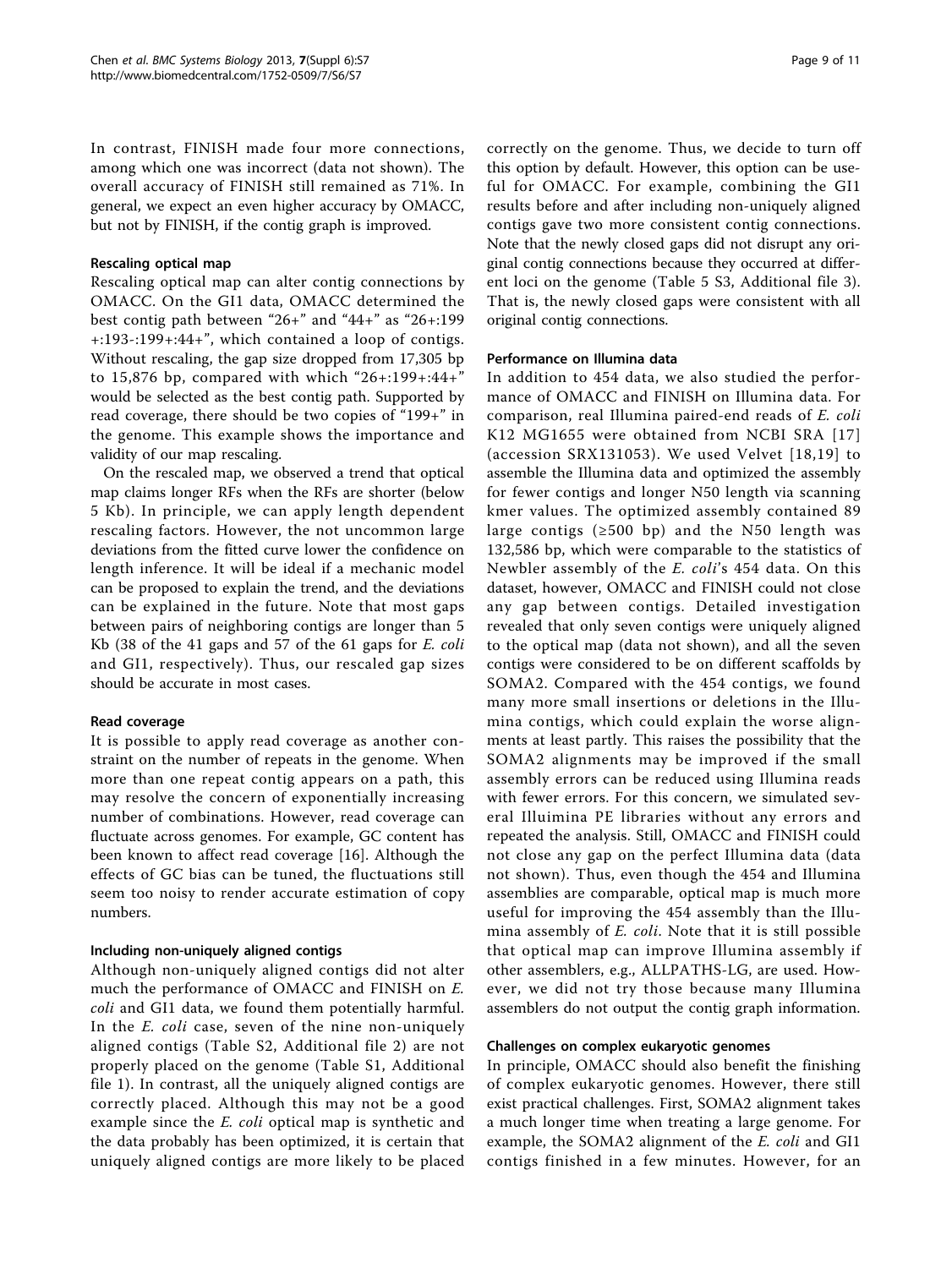|         | In Neighboring<br>contigs | Gap size<br>(bp) | Best contig path                                                                          | Contig path<br>length (bp) | Length<br>difference | Correct/<br>Consistent |
|---------|---------------------------|------------------|-------------------------------------------------------------------------------------------|----------------------------|----------------------|------------------------|
| (a)     |                           |                  |                                                                                           |                            |                      |                        |
|         | $> 118 - 032$             | 9331             | 118-:116-:032-                                                                            | 9334                       | 3                    | $\mathbf{1}$           |
| $\geq$  | $060 + .085 +$            | 6070             | $060 + 116 + 085 +$                                                                       | 7271                       | 1201                 | $\overline{0}$         |
| (b)     |                           |                  |                                                                                           |                            |                      |                        |
| $\geq$  | 118-,032-                 | 9331             | 118-:116-:032-                                                                            | 9334                       | $\overline{3}$       | $\mathbf{1}$           |
| $\,<\,$ | 059-,107-                 | 15847            | 059-:078+:063+:092+:110-:027-:107-*                                                       | 15609                      | 238                  | $\circ$                |
| $\geq$  | $054 - 118$               | 13029            | 054-:101+:084-:087-:025-:122-:123-:118-                                                   | 13656                      | 627                  | 1                      |
| $\,<\,$ | 054-,032-                 | 41348            | 054-:101+:084-:087-:025-:122-:123-:118-:116-:032-                                         | 41983                      | 635                  | $\mathbf{1}$           |
| $\geq$  | $060 + 085 +$             | 6070             | $060 + 116 + 085 +$                                                                       | 7271                       | 1201                 | $\overline{0}$         |
|         | $<$ 069-,108+             | 113278           | 069-:116-:074+:082+:084-:087-:025-:122-:123-:088+:026-:092<br>$+:110:027:108+$            | 111423                     | 1855                 | $\Omega$               |
| >       | $112 + 066 +$             | 10905            | $112 + 116 - 065 + 117 + 111 + 066 +$                                                     | 14522                      | 3617                 | $\Omega$               |
| >       | $066 + 048 +$             | 45302            | 066+:117+:111+:048+                                                                       | 19187                      | 26115                | $\Omega$               |
| $\geq$  | $081 + 052$ -             | 68596            | $081 + 053 - 011 + 051 - 052$                                                             | 39775                      | 28821                | $\Omega$               |
| $\,<$   | $038 - 076 +$             | 144606           | 038-:117+:111+:075-:011-:053+:021+:124+:014-:015-:076+                                    | 86949                      | 57657                | $\mathbf 0$            |
| $\geq$  | $038 - 081 +$             | 36179            | 038-:117+:089-:015+:014+:124-:021-:053-:011+:068+:116+:081+                               | 103480                     | 67301                | $\circ$                |
| $\,<\,$ | $085 + 048 +$             | 122463           | 085+:116+:007-:111-:048+                                                                  | 52387                      | 70076                | $\Omega$               |
| (c)     |                           |                  |                                                                                           |                            |                      |                        |
| $\geq$  | $014 + 069 +$             | 6852             | $014 + 069 +$                                                                             | 6761                       | 91                   | 1                      |
| $\,<\,$ | $035 + 006 -$             | 67333            | 035+:261-:173-:099-:182+:006-                                                             | 67009                      | 324                  | $\mathbf{1}$           |
| $\,<\,$ | 027-,016-                 | 75414            | 027-:196+:152+:196+:103-:126-:063-:016-                                                   | 74985                      | 429                  | $\mathbf{1}$           |
| $\geq$  | 048+,060-                 | 55177            | 048+:175+:142-:175+:142-:175+:142-:175+:142-:175+:142-:175<br>$+0.060 -$                  | 55737                      | 560                  | $\mathbf{1}$           |
| (d)     |                           |                  |                                                                                           |                            |                      |                        |
| $\,<$   | $035 + 006 -$             | 67333            | 035+:261-:173-:099-:182+:006-                                                             | 67009                      | 324                  | $\mathbf{1}$           |
| $\lt$   | 027-,016-                 | 75414            | 027 -: 196 +: 103 -: 126 -: 063 -: 016 -                                                  | 72109                      | 429                  | $\overline{0}$         |
| >       | $104 + 074 +$             | 35095            | 104+:175+:112-:167+:102+:258+:160-:136+:198-:225+:228+:074+                               | 37882                      | 2787                 | $\Omega$               |
| $\geq$  | $048 + 060 -$             | 55177            | 048+:175+:060-                                                                            | 34842                      | 20335                | $\Omega$               |
| >       | $111+.006-$               | 25002            | 111+:188-:149-:115-:173-:099-:182+:006-                                                   | 52888                      | 27886                | $\overline{0}$         |
|         | $< 046 - 119 +$           | 23104            | 046-:230-:009-:154+:139-:101+:186-:105+:126-:048+:175+:053<br>+:159-:064-:205-:227+:119+* | 322943                     | 299839               | $\mathbf 0$            |

<span id="page-9-0"></span>Table 5 Differences in contig connections before and after (indicating by "<" and ">" in the first column, respectively) including non-uniquely aligned contigs for (a) OMACC on E. coli data, (b) FINISH on E. coli data, (c) OMACC on GI1 data, and (d) FINISH on GI1 data.

\*These contig connections are not disrupted by any non-uniquely aligned contig, but disappear when non-uniquely aligned contigs are included, indicating a bug in FINISH.

 $\sim$ 11Mb genome, the alignment took about 16 hours (data not shown). For a genome of  $\sim$ 24 Mb, the alignment cannot be finished within a week. Thus, efficient alignment of contigs to optical map is necessary for treating eukaryotic genomes. Fortunately, this is possible because SOMA2 applies dynamic programming for alignments, which can be speed up using seed matching. Second, the current version of SOMA2 treats only two maps at most. This seems problematic because complex eukaryotes often have more than two chromosomes. One solution is to separate chromosomes by pulse field gradient gel electrophoresis before doing optical maps, which has been shown effective [[20\]](#page-10-0).

# Applicability

OMACC is written in Perl and requires SOMA2. By default, OMACC takes as input contig sequences in FASTA format and a contig graph in Newbler format ("454ContigGraph.txt"). OMACC also offers a script to convert the optical map file generated by OpGen, currently the most popular optical mapping platform, into the required format. Although OMACC does not improve the Velvet assembly of the E. coli, it may works for other species. Thus, OMACC still contains scripts to treat contigs and contig graph generated by Velvet. Finally, OMACC holds a script to connect the contig sequences together. With this script, OMACC raised the contig N50 length of